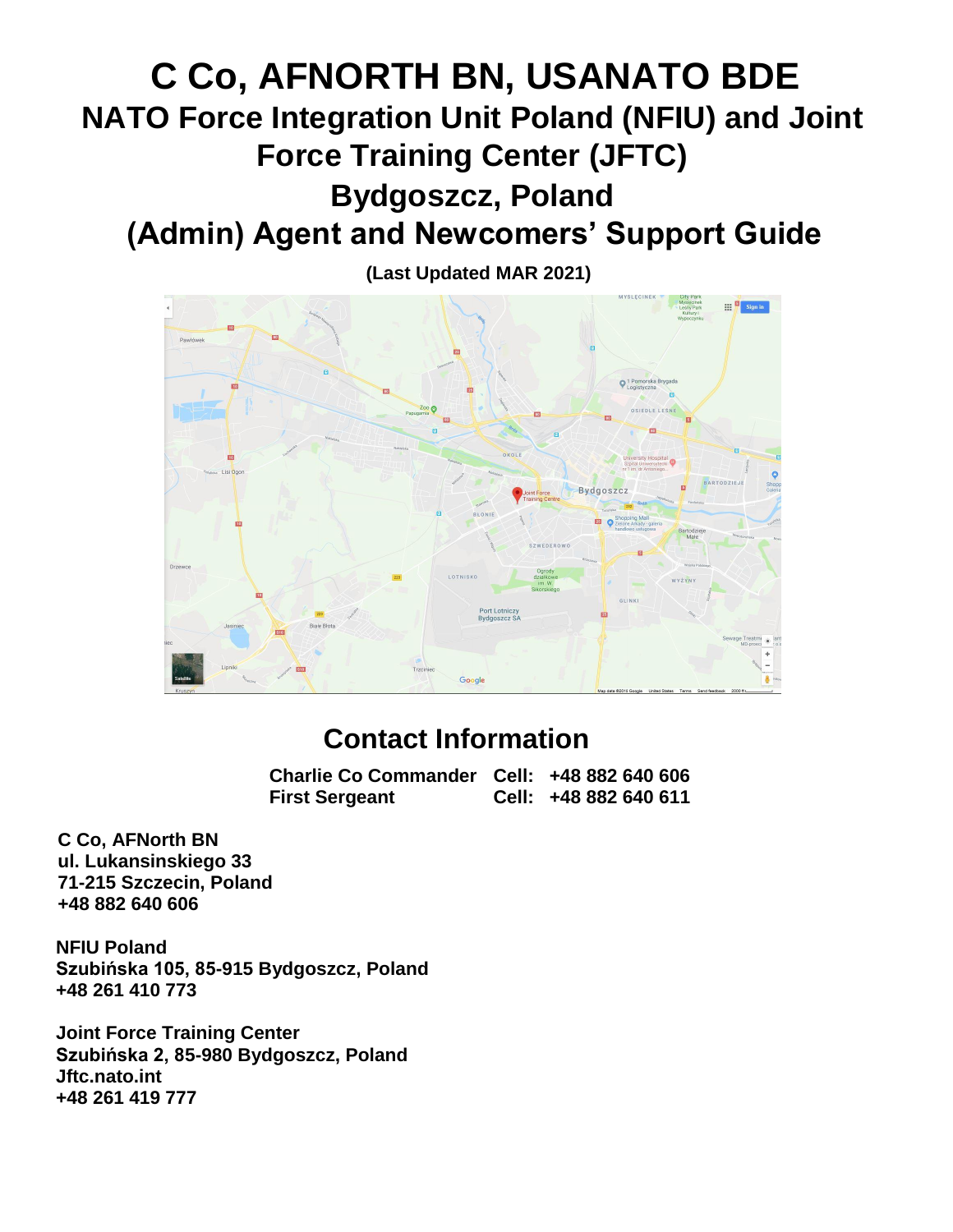### **Welcome**

We would like to take this opportunity to welcome you to Charlie Company, Allied Forces North Battalion (AFNORTH), and United States Army North Atlantic Treaty Organization (USANATO) Brigade. We have a very unique organization. Our company is located Szczecin, Poland. The Battalion Headquarters is in Mons, Belgium and the Brigade Headquarters is in Sembach, Germany.

Our mission is to enhance the well-being of individual Soldier and Family readiness through human resources, training and logistical support. We provide support to those assigned members providing operational training, security and support to members assigned to Poland, the Baltics, Czech Republic, Hungary and Slovakia.

So we are better prepared to receive you, keep us abreast of changes to your arrival date. Your sponsor's contact information is in you welcome letter. Your sponsor will be assisting to make your transition as seamless as possible. Please inform him or her of any special requirements (i.e., pets, housing or medical needs).

All Family members, of qualifying age and Command Sponsored are required to travel with a no-fee passport. We also highly encourage you to hand-carry your training records, obtain "**copies**" of your medical and dental records, and documents required to in-process (i.e., PCS orders, DA Form 31, marriage certificate, birth certificate(s) for the children, household goods, vehicle shipping documents, and travel expense receipts). Also, it is best to bring at least 90 days of prescribed medication until you are enrolled in the TRICARE Overseas Program Prime Remote (TOP PR).

To financially prepare for this move, it will be important to allocate savings to cover initial PCS expenses upon arrival. These expenses will include housing security deposit, first month rent, realtor fee, fuel ration deposit, immediate-use household goods, annual insurance premium payment, vehicle inspection, registration and repairs, utility and internet deposits and cellular phone contracts. These initial costs can be in excess of \$7,000. These initial costs can be in excess of \$7,000. You don't need to bring your \$7K funds in paper cash, but it is important that you can access it via bank transfers or ATM withdrawals immediately upon arrival. Advances for housing security deposit and first month rent are available through the finance office, and Soldiers are encouraged to learn about the Army Emergency Relief Fund if supplemental funding is required outside of your budget. After in-processing is complete, vouchers for reimbursable expenses, Move-In Allowance and Dislocation Allowance can be submitted. Please note, these payments may take several weeks to process into your account.

Below is a highlight of what you can expect at your country of assignment. The information here is not all inclusive and may change over time. It is especially important to check and verify a country's requirement for passport and visa.

### **Routine Admin Support**

All admin support such as actions, awards, evaluations, DD Forms 93, SGLV, leave and passes, SRB updates, rating scheme, MEDPROS updates, FVAP, and all other routing HR related actions are handled by the National Support Element (NSE) at Bydgoszcz. NSE supports their assigned personnel and BN's mission by ensuring individual Soldier and Family Readiness through administrative, HR, logistics, operations, and communications support. They receive direct guidance from company leadership. NSE personnel will coordinate with the local Admin Agent and the supporting Company and BN headquarters for all national support requirements for Army personnel. In the event there is not a local NSE NCO available, personnel will route all administrative actions directly to the C Company HQs NSE.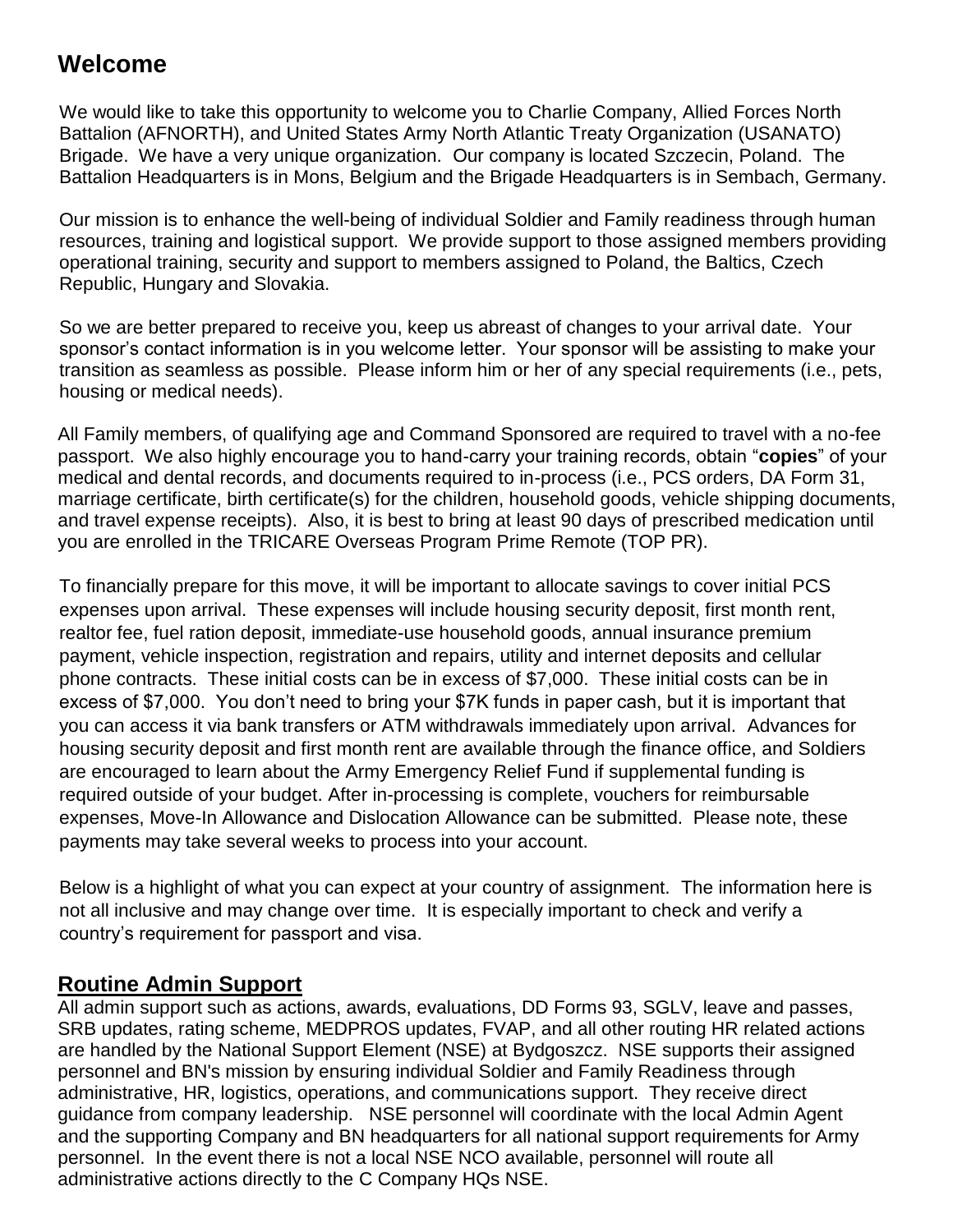### **In-processing**

C Company HQs NSE will issue you an in or out-processing checklist. You will need to coordinate with your local NSE to ensure all requirements are met for these actions. Please follow each of the steps in the checklist and work closely with your sponsor and C Co NSE in submitting your required documents to start/stop your overseas entitlements, and establish your network access (in the USRAEUR domain). Your NATO installation will also have their own in/out-processing requirements with each staff section (J1, J2, J6, etc).

### **Resources**

#### **Garrison Support**

US Army Garrison Bavaria – Grafenwoehr Germany Training Area is the closest Army Installation to Eastern European/Baltic countries. Often, C Co personnel will visit the DEERs office, Health and Dental Clinic, Passport Office, Finance, Housing Office, MWR, PX and Commissary. C Company HQs NSE staff will be sending your in or out-processing documents to each respective offices during your transition. Ensure that you include the C Company HQs NSE on all communication when in or out-processing in order to ensure proper accountability. C Co utilizes USAG Bavaria as our servicing installation.

### **Medical/Dental**

You are required to complete all PHA and dental requirements prior to arriving to the unit. Requirements include annual PHA, dental exam, immunizations, HIV, etc.

Dental care for the Soldiers must be done on the local economy through TRICARE International SOS (ISOS). Family members will receive dental care through enrollment in the TRICARE Overseas Dental Program managed by United Concordia.

TRICARE Overseas Program Prime Remote provides health care through International SOS to Active duty Service Members (ADSMs) and command sponsored Family members residing with them in designated overseas locations. Website:<http://www.tricare.mil/PLANS/HealthPlans/TPRO.aspx>

Phone number: +44-20-8762-8384

Family members will need to be enrolled in TRICARE Overseas Program Prime Remote. It is best to contact the TRICARE Service Center at +44-20-8762-8384 to enroll by phone.

Soldiers and Family members will be referred to local health care providers by International SOS. International SOS maintains a list of local hospitals, clinics, and providers who speak English. However, once you arrive at your scheduled appointment, it will not be guaranteed that you will be speaking to and English-speaking receptionist or nurse. ISOS can provide live translations during your appointment, via telephone, if coordinated prior to your visit.

C Co will provide you with the specific instructions on how to complete your PHA online and over the phone.

In certain instances when specialty care is not found in the Bydgoszcz community, ISOS will refer Soldiers and Family members to the most appropriate location where the specialty care can best be provided, which may be Grafenwoehr Medical Facility or Landstuhl Military Medical Center.

### **Graf Medical &Dental Clinic Hours of Operation**: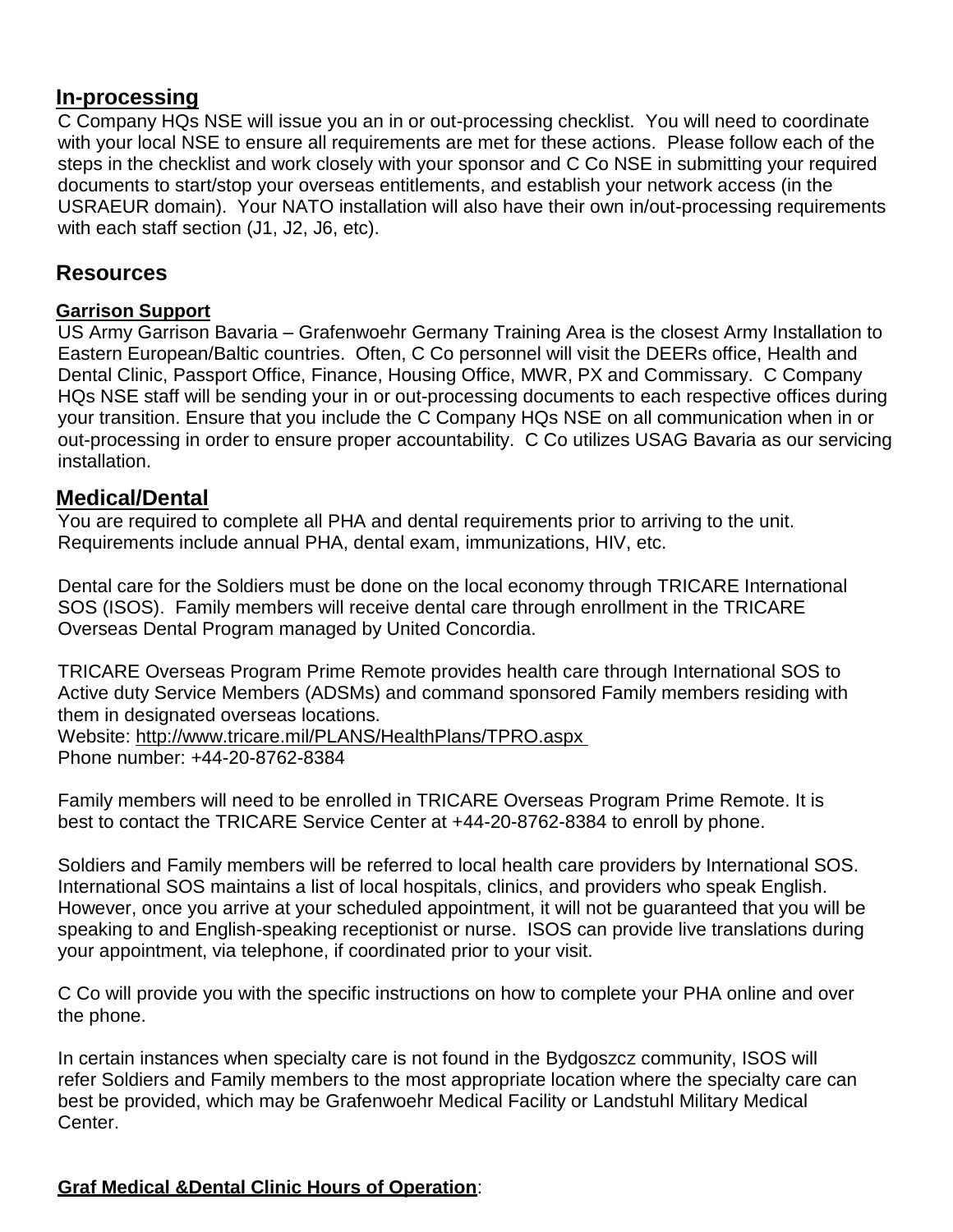Mon-Fri 0730-1630, closed for federal holidays. Appointments +49 6371-9464-3000

### **Challenges associated with this remote location**

Procuring US equivalent standards of medical care, education for school aged dependents and overall quality of life are three of the foremost challenges that come with being posted at this remote location. Most quality of life services including housing leases, auto services, utility bill management, banking and cellular or internet require local language translation support.

### **Schools**

There are no DoD School in Bydgoszcz, but there is an international school that serves the NATO community. International School of Bydgoszcz is a multicultural international learning community using English language instruction, with other languages available. We encourage you to contact the school and request a consultation to determine if the school will meet your child's needs. Unfortunately, no other options exist for English-language schools in the area. Please work with your sponsor and the company to set up your NDSP (non-DoDEA) packet to process tuition costs. The full cost of these private school are covered by DoDEA.

Please visit<https://isob.ukw.edu.pl/> and<https://www.dodea.edu/nonDoD/> for more information.

Gałczyńskiego 23 street 85-322 Bydgoszcz telephone: 00 48 52/ 341-14-24 (office – open 8:00 – 15:00) e-mail: [isob@ukw.edu.pl](mailto:isob@ukw.edu.pl) www: [http://isob.ukw.edu.pl](http://isob.ukw.edu.pl/)

#### *SM's ARE REQUIRED TO REGISTER SCHOOL AGED DEPENDENTS WITH THE NON\*DOD SCHOOLS PROGRAM, NDSP. ACCESS THE STUDENT ON LINE REGISTRATION (SOR) AT THIS LINK: HTTPS://WWW.DODEA.EDU/NONDOD/PROCEDURES/INDEX.CFM FOR ASSISTANCE WITH REGISTRATION, EMAIL NDSP.MANAGEMENT@HQ.DODEA.EDU OR CALL CIV 571-372-5863/1897 DSN 312-372-5863/1897.*

### **Housing**

There is no Government Quarters/Housing available. Families must reside in Private Leased Housing. Many of the local quarters may be smaller than what some Americans are accustomed to, but there are suitable housing available. The housing office in Ansbach, Germany will be processing your request to reside on the economy, lease agreement, realtor fee and other documents. Please contact the following personnel and the C Company HQs NSE when you arrive to anticipate their administrative requirements.

Kirstin Boynton, GM Claudia Price, GM USAG Ansbach Housing USAG Ansbach Housing E-mail: [Kirstin.s.boynton2.ln@mail.mil](mailto:Kirstin.s.boynton2.ln@mail.mil) E-mail: claudia.price.ln@mail.mil DSN: 314-467-3696 DSN: 314-467-3696 Comm: +49 9802-83-3696 Comm: +49 9802-83-3696

NATO/Remote Site Manager NATO/Remote Site Customer Assistant

You will find some housing without bedroom closets, yet the overall living quarters are comfortable and accommodating. Having a positive outlook and considering ways to adapt to a completely different culture will enable you to overcome this culture shock more quickly. Many of the electrical appliances you currently own cannot be used on the European 220 voltage systems. However, most smart devices like cellphones, laptops and tablets can be plugged in to the wall via an adapter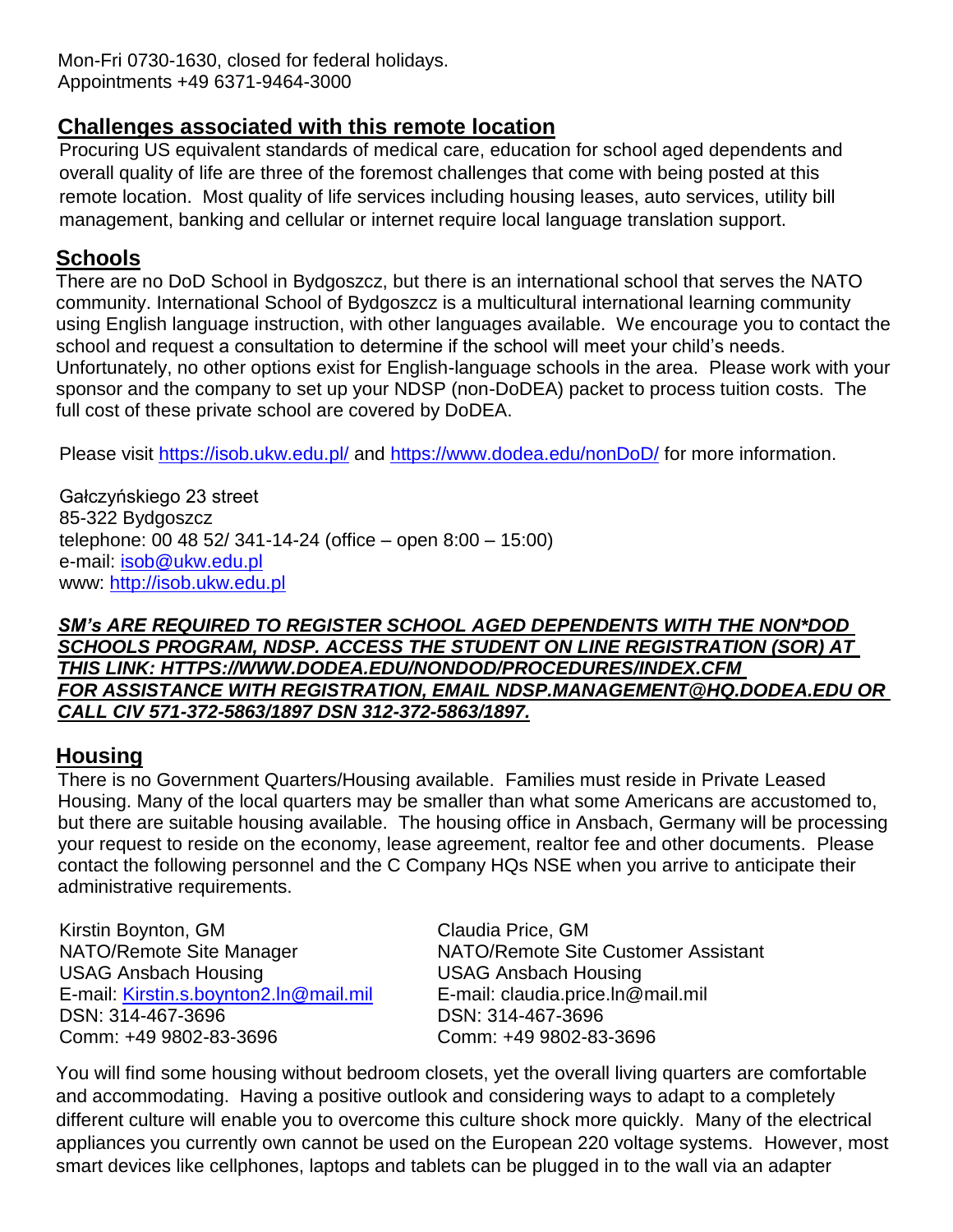Other 120v appliances will require a step-down transformer, which you can purchase after you arrive. It will be possible to order transformers via amazon and have them delivered to your new APO, but please see the mail information regarding logistics, timeliness and size restrictions. Other host nation online retailers may be a good option for delivering goods to your home, but do ask for recommendations for reputable stores.

### **Passports/Visa**

Family members and US Government civilians traveling overseas are required to have passports. Official or "no-fee passports" can be obtained at Government expense. The application process may take 4 to 6 weeks, so, you should begin the passport application process as soon as you receive your travel orders.

A birth certificate with a raised seal is required to apply for a passport. You can request a birth certificate from the Bureau of Vital Statistics in the state where you were born. Adoption decrees, marriage and/or divorce decrees may be required for personnel getting a passport with a different name than the name that appears on the birth certificate. The U.S. State Department requires both parents' consent for new passports for children less than 14 years old. If one parent is unavailable because of geographic separation, divorce, or other circumstances, the parent applying for a child's passport must obtain a signed statement from the absent parent that grants permission to take the child overseas.

Tourist passports are needed for personal travel in Europe. You may apply for tourist passports on arrival, but for convenience it is recommended that you should apply for the tourist passport while you're still residing in the United States. You can find more information on tourist passports from your local personnel services detachment, passport office nearest you, or from the U.S. State Departments official website at [http://travel.state.gov.](http://travel.state.gov/)

### **Mail**

The mail flows from Frankfurt, Germany and throughout Poland and is picked up by personnel from the US National Support Element (NSE) and is delivered to your APO box. At this time, mail is delivered weekly to your location. Size restrictions do apply for parcels, which is often 18" by 18" to allow for room in a plastic mail delivery bag. However, we have seen larger items be delivered, but it is not guaranteed.

### **Banking**

As you will discover, internet, cellular and TV providers, utilities and contract-based services require a host nation bank account for payment. The local currency is Zloty (PLN). Personnel you will work with may be able to recommend financial institutions that provide convenient branch and ATM locations. Please remember that conversion fees apply to your transactions when transferring dollars to your local currency or at point of sale (if paying in USD). Many people make the mistake of calculating the equivalent currency when looking at the price of a good or service, but vendors and banks offer different conversions rates that is not equal to simple conversion. Banks often provide more competitive conversion rates, so it may be best to transfer USD to local currency within your account to avoid excessive transaction fees or conversion rates at the point of sale. It will be important to know your bank's International Bank Account Number (IBAN) or SWIFT number, as this information will almost always be needed when paying bills, tickets or contract services online.

### **Vehicles**

**License:** To legally operate your POV, you will need to apply for, and purchase, an international driver's license. Many U.S. personnel arriving from the U.S. accomplish this through AAA. Please reach out to your sponsor for alternatives if AAA is not available to you. When you arrive in country, you will need to apply for the USAEUR Polish Driver's license. All C Company personnel stationed at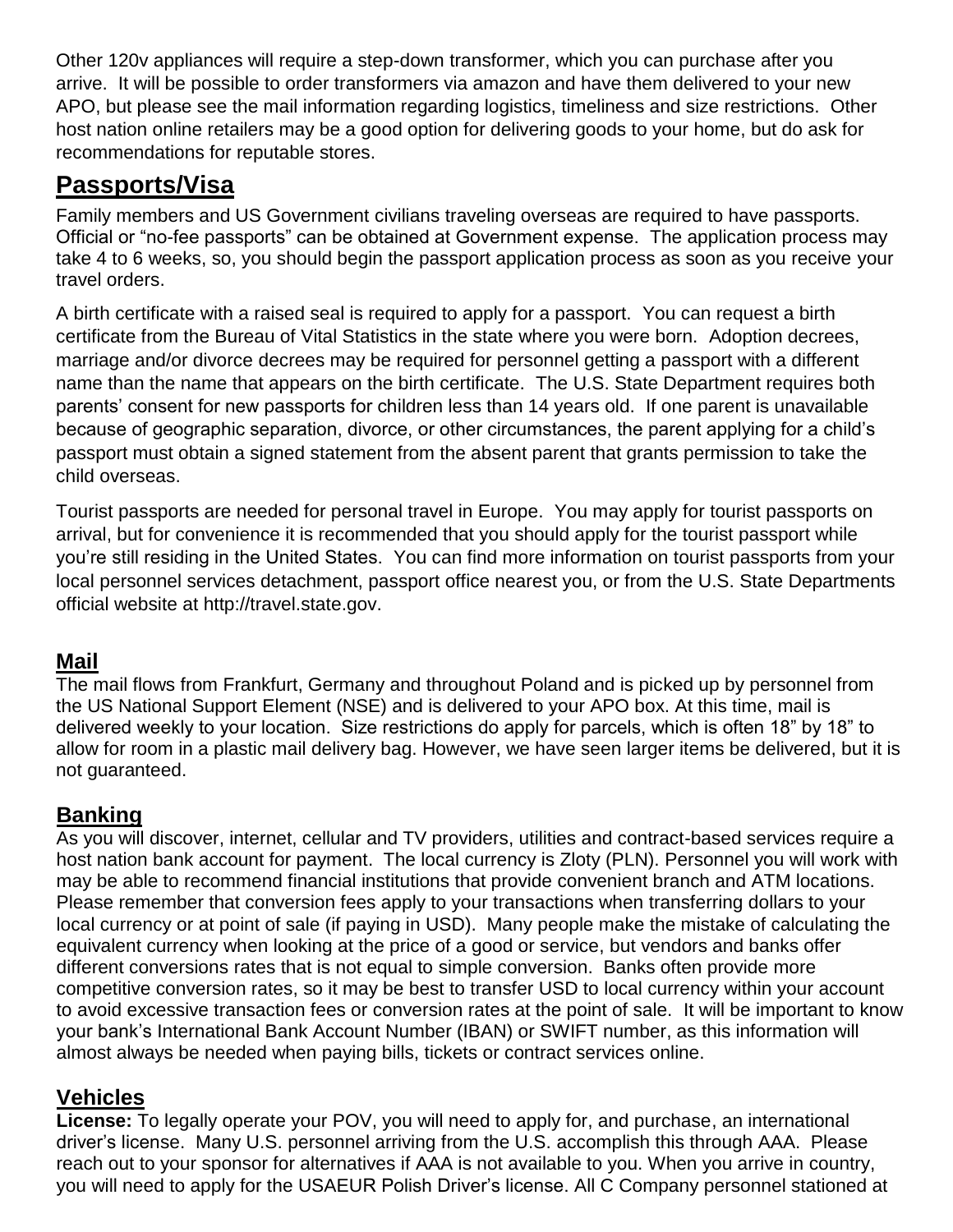the Multinational Corps Northeast (MNC-NE), Multinational Division Northeast (MND-NE), Joint Forces Training Center (JFTC) and the NATO Force Integration Unit Poland (NFIU-PL), and their command sponsored dependents are required to maintain a USAREUR-AF Poland Driver's License in order to operate a motor vehicle in Poland in accordance with the ASG Poland USAREUAR-AF Poland Driver's Licensing and POV Registration Process SOP. Your NSE will have all required documents.

**Registration**: Registration is often a complicated task. Before registration begins, you will need to have your vehicle inspected at a reputable mechanic shop or inspection station. The inspectors will ask for translated copies of your previous registration and a data sheet that outlines the technical specifications for your vehicle. European inspections are rigorous. Technicians will complete a bumper-to-bumper, top to bottom, inspection that states any deficiencies. You will then have up to two weeks to correct the deficiencies, i.e. repair it, or you will need to pay for a whole new inspection at full-cost. Be prepared to pay for repairs or parts replacement if your vehicle is not new or wellmaintained. Once completed, **you will need to have written permission from your finance company to register in your host nation (translated), a bill of sale (translated), previous registration, customs documents, local inspection and (in some cases) a drivers history from the past seven years (translated) for the insurance company.** You will need assistance from a language specialist or local national to take your documents to the local DMV, pay the fees, and receive your temporary plates. After you are entered into the DMV database, permanent plates will be issued.

**Fuel**: There is a current agreement with the Polish government to waive Value Added Tax and Excise Tax from your fuel purchases. Fuel in Europe can cost up to three times the cost in the U.S. It is important to plan trips according to authorized fuel stations. In Poland, NATO personnel utilize ORLEN fuel stations. You will need to provide a deposit, in excess of \$500, and pay your fuel bill (as charged to your ORLEN card) twice a month. Please speak with your sponsor about the forms and account numbers you will need to provide to set up your account.

### **Transportation**

The Transportation office located on USAG Bavaria – Grafenwoehr in Building 244. The arrival of Household Goods (HHG) will be coordinated through this office. Your sponsor will assist you in working with transportation personnel to ensure the location of delivery once you find a home. Once your housing contract is complete you can track your move at:<http://www.move.mil/> website. Upon notification of a shipment's arrival, you must schedule a delivery date and be at your quarters on that date to accept delivery. HHG shipments for newcomers to your location should not include Personally Owned Firearms (POF). Host nation law is to absolutely minimize the import of weapons. The need to have a weapon must be proven by the local authorities and there is no guarantee request will be approved. Newcomers will not have the option to store POFs in the unit arms room due to the limited available space or prohibition of POFs in your orders.

### **IT Support**

It support is not available at Bydgoszcz. Instead this service is found at the C Co HQ at Szczecin. The company will process NIPR account requests and provide a NIPR computers for your use via the common access kiosk. VPN access can also be requested from the C Company HQs NSE if needed. Most of your emails will be on NATO provided unclassified or Secret servers.

### **Reassignments**

When a SM out-processes from C Co their main POC is the C Company HQs NSE in Szczecin, Poland. The Company coordinates issuance of PCS orders from the BN MPD/S1 at Mons, Belgium and coordinates all out-processing requirements such as transportation and housing with the USAGs in Ansbach and Grafenwoehr.